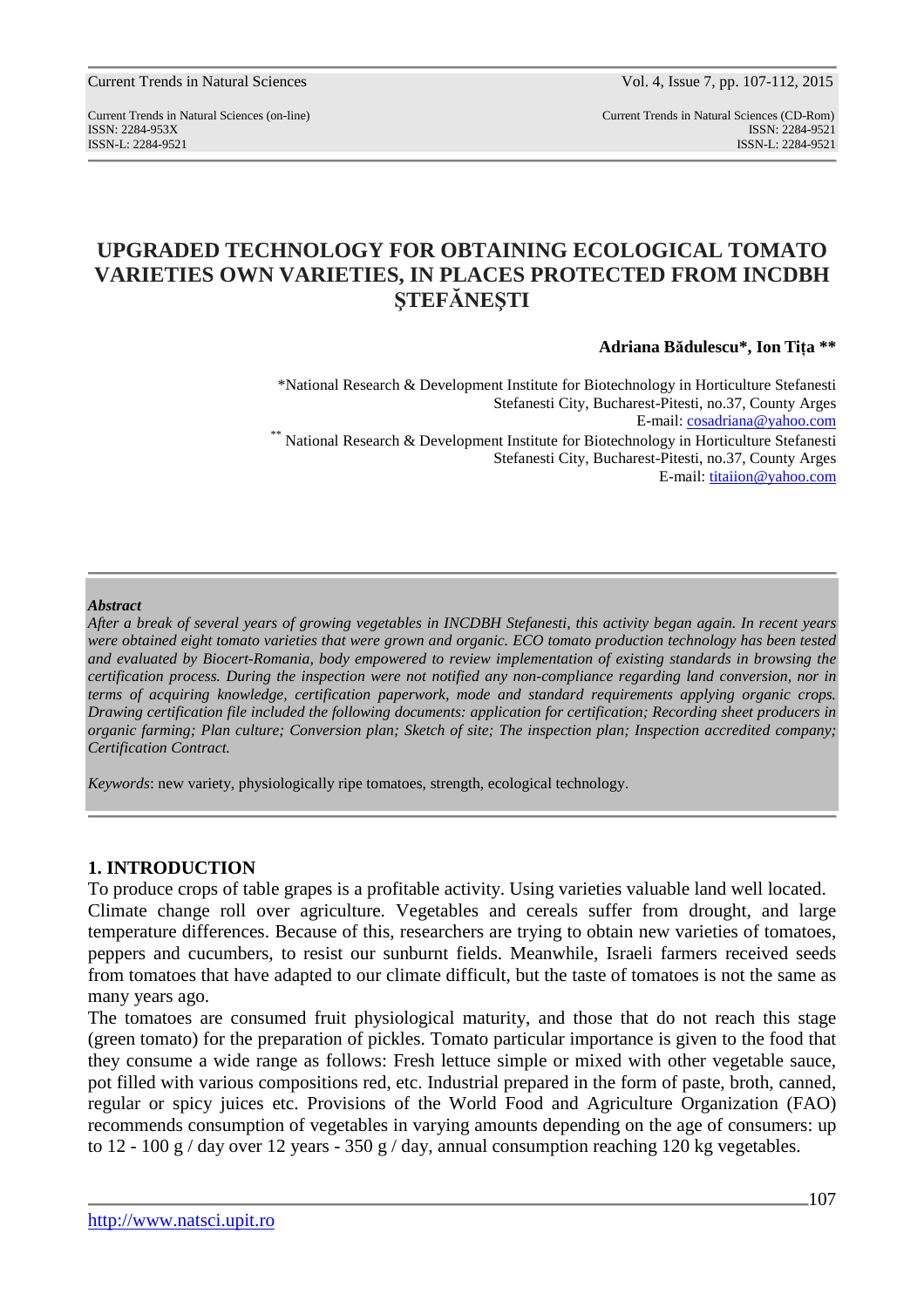### **2. MATERIALS AND METHODS**

The experimental model in protected and vegetable seedling production after its own technology approved as being organic certification body was placed in the greenhouse for organic crops (Sirup Code 13392, physical block 780, lot C28) at INCDBH Stefanesti.

Experimental model consisted of horticultural plant production (vegetables from Solanum lycopersicum) in the following experimental:

- V1, plants planted in boxes mixed distances to ensure a space edafic approximately equal to those of biodegradable pots;

-  $V_2$ , PVC pots with 300 cm<sup>3</sup> volume of repetitions x 3 x 28 plants / repetition;

-  $V_3$ , biodegradable PVC pots with volume of 300 cm<sup>3</sup> x 3 x 28 repetitions plants / repetition;

-  $V_4$ , Jiff volume pots with 150 cm<sup>3</sup> x 3 x 28 repetitions plants / rehearsal.

For experimental model studied vegetable plants were used vegetable seeds of the species *Solanum lycopersicum* certified Bio (tomatoes) with undetermined growth of new varieties obtained in 2013 from INCDBH Ştefăneşti (Ştefăneşti 22 and Costate 21) and two biotypes all from production bathroom with determined growth achieved in 2012 (Arges 11 and 20) having a witness for earliness, yield and resistance to pathogens variety Notorius. Provenance seed was provided from own production and from SCDV Bacau, Romania garage for the production of organic seeds, but we had a more generous offer of species of interest to us, so we were forced to limit ourselves to four varieties.

## **3. RESULTS AND DISCUSSION**

### **Choosing nutrient mixtures for sowing and transplanters**

Choosing a nutrient mix to eliminate possible stress planting and transplanting seedlings should consider it to meet a number of minimum mandatory conditions:

- have a balanced content between macro and micronutrients in order not to induce mineral nutrition deficiencies;

- have an organic matter content of between 3-3.5  $\frac{0}{00}$ ;

- have a water retention capacity large enough so they can be removed hydric stress caused either by excess moisture or lack thereof;

- to maintain a structure of structural aggregates sufficiently stable so that the air-water ratio is favorable recovery and accelerated growth of plant roots transplanted;

- components of the mixtures do not come from chemically polluted areas or in areas where conventional farming is practiced.





 *Figure1- Tomato seeds Figure 2- Sunrise tomato seeds*

Calendar entries:

**a) Preparation of seeds for sowing** consisted of performing a treatment with infusion of chamomile and basil, both species with disinfectant and bacteriostatic effect (Figure 1).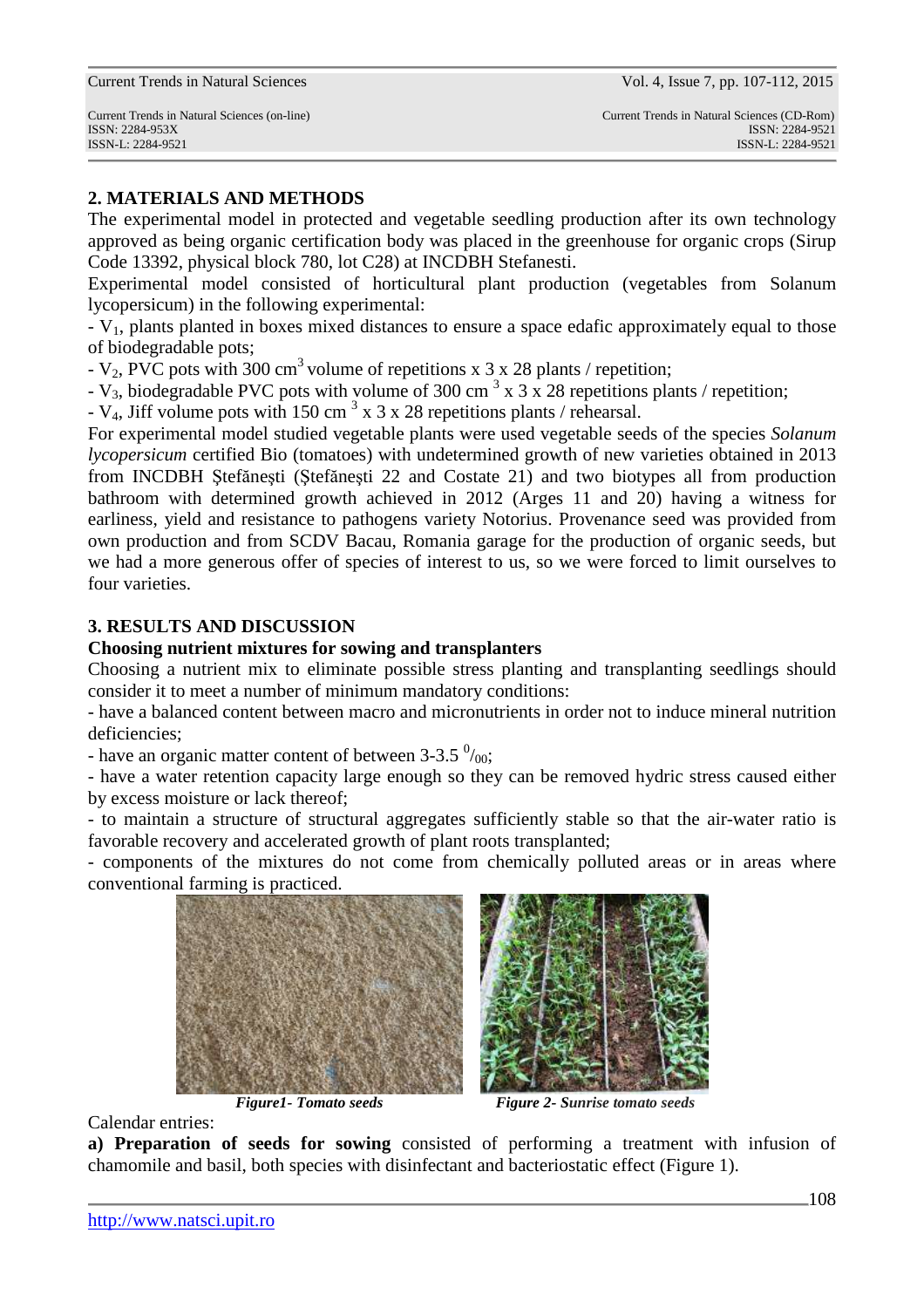**b) Sowing was done in both species in the same period** in caskets with nutrient mixture composed of garden soil, sand and ground celery in parts equal to 1/3 volume, to which was added an amount of peat to increase the water retention capacity, for  $V_1$  and pots filled with the same type of mixing  $V_2$  and  $V_3$ , as well as the jiffy pots wetted  $V_4$ . Sowing date was 18.02.2014. With no designated areas sowing was done in a room heated by a centralized system phytotron and naturally-lit building.

**c) East seed was produced by species such installments**: 22.02.2014 tomatoes and peppers on or around 25 02.2014 (Figure 2).

**d) Transplanters planting** was done only to variants which provided transplanters in pots of different sizes to study nutritional stress reduction planting. In order not to influence plant development depending on the variant applied bedding seedlings in both species was made on 22 and 23.03. 2014. Plant development was influenced by very cold during the nights and warm days, on the one hand and on the other greenhouse multiplier which has its own heating system and amplify the amplitude of circadian heat. Thermal amplitude between transplanters and growth of seedlings in pots ranged between  $4-35\,^0C$  (Figure 3,4).

Specific works for the maintenance of seedlings: manual weeding of weeds, foliar fertilization with fresh nettle extract and Bionat product is a herbal extract and seaweed, repeated waterings, together with nutrients to maintain humidity at 60-70% of field capacity for retention water. Preventing the attack of insect repellents and products was performed using bioinsecticide extract black currant buds (*Ribes nigrum*) and the dried leaves of horsetail (*Equisetum arvense*) and castor (*Rhus typhyna*).







*Figure 3-Tomato seedlings Figure 4-Tomato seedlings Figure 5- Setting greenhouse tomato crop*



*Figure 6 - Organic fertilized and CaCO3*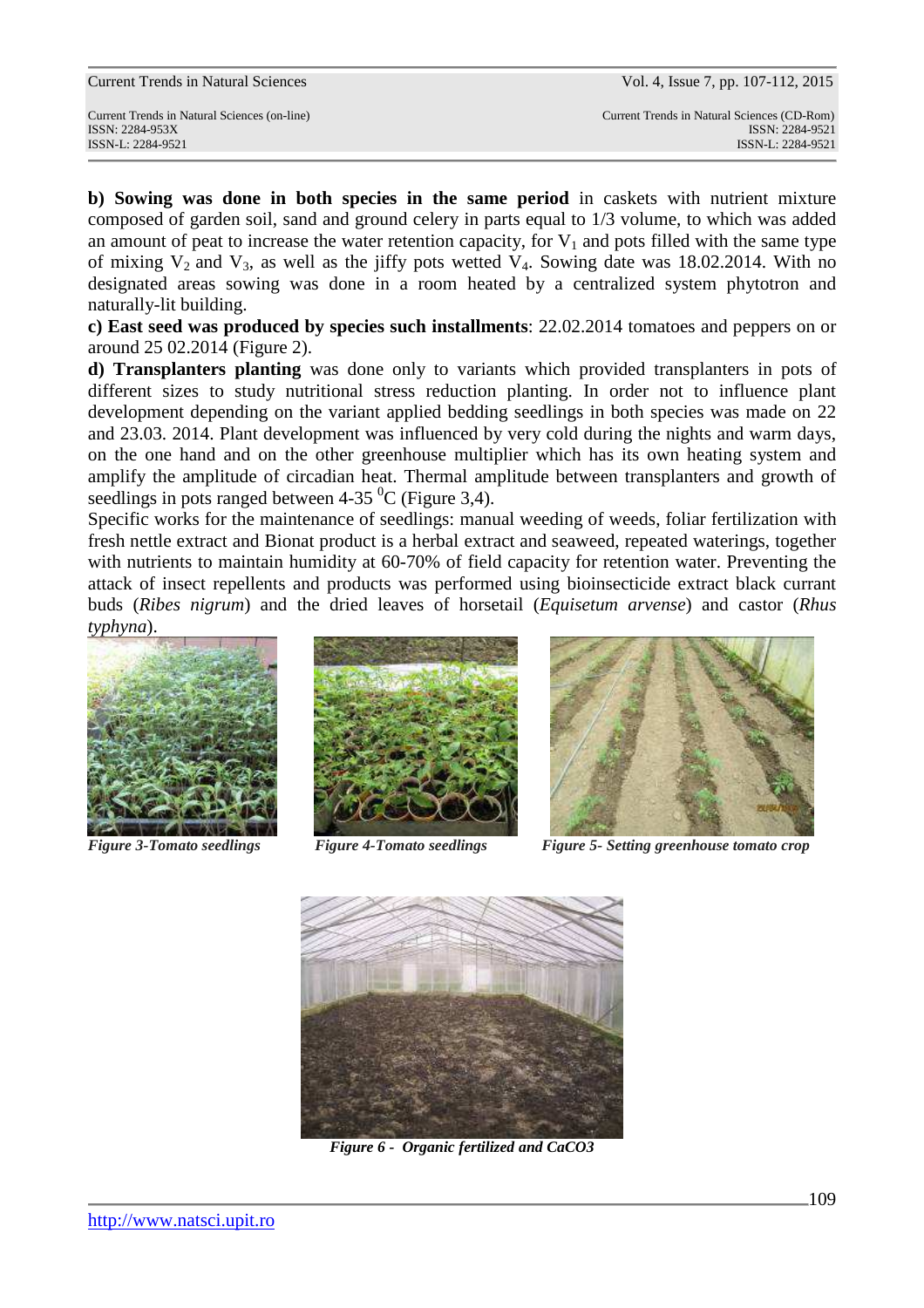ISSN: 2284-953XISSN: 2284-9521

Current Trends in Natural Sciences (on-line) Current Trends in Natural Sciences (CD-Rom) ISSN-L: 2284-9521 ISSN-L: 2284-9521

The technology has been tested and evaluated by Biocert-Romania, body empowered to review implementation of existing standards in the certification process browsing. During the inspection they were not notified any non-conformities regarding land conversion, nor in terms of acquisition of knowledge, certification paperwork, mode and application requirements standards organic crops (Figure 5, 6).

| No.  | No.             | <b>Characteristics</b>                            | <b>States of</b>  | <b>Note</b>    |
|------|-----------------|---------------------------------------------------|-------------------|----------------|
| crt. | <b>CPVO</b>     |                                                   | <b>Expression</b> |                |
| 1.   | 2 <sub>G</sub>  | Plant: growth type                                | indeterminate     | $\overline{2}$ |
| 2.   | 10 <sub>G</sub> | Leaf: type of blade                               | bipinnate         | $\overline{2}$ |
| 3.   | 21 <sub>G</sub> | Fruit: green shoulder (before maturity)           | absent            |                |
| 4.   | 26G             | Fruit: size                                       | very large        | 9              |
| 5.   | 28 G            | Fruit: shape in longitudinal section              | flattened         |                |
| 6.   | 36 <sub>G</sub> | Fruit: number of locules                          | more than six     | 5              |
| 7.   | 37 G            | Fruit: colour at maturity                         | red               | 5              |
| 8.   | 43 G            | Resistance to Melodogyne incognita                | resistant         | 3              |
| 9.   | 44 G            | Resistance to Verticillium sp. (Va and Vd) Race 0 | absent            |                |
| 10.  | 45 <sub>G</sub> | Resistance to Fusarium oxysporum<br>f.<br>sp.     | absent            |                |
|      |                 | Lycopersici                                       |                   |                |

*Table 1. VARIETY DENOMINATION – ŞTEFĂNEŞTI 22* 

The tables 1 and 2 are shown the characteristics and expressions are expressed by notes made by the body approved varieties (ISTIS Bucharest) varieties with unlimited growth.

| No.  | No.             | <b>Characteristics</b>                            | <b>States of</b>  | <b>Note</b>    |
|------|-----------------|---------------------------------------------------|-------------------|----------------|
| crt. | <b>CPVO</b>     |                                                   | <b>Expression</b> |                |
| 1.   | 2 <sub>G</sub>  | Plant: growth type                                | indeterminate     | $\overline{2}$ |
| 2.   | 10 <sub>G</sub> | Leaf: type of blade                               | bipinnate         | 2              |
| 3.   | 21 <sub>G</sub> | Fruit: green shoulder (before maturity)           | absent            |                |
| 4.   | 26 <sub>G</sub> | Fruit: size                                       | very large        | 9              |
| 5.   | 28 G            | Fruit: shape in longitudinal section              | flattened         |                |
| 6.   | 36 G            | Fruit: number of locules                          | more than six     | 5              |
| 7.   | 37 G            | Fruit: colour at maturity<br>red                  |                   | 5              |
| 8.   | 43 G            | Resistance to Melodogyne incognita                | highly resistant  | 3              |
| 9.   | 44 G            | Resistance to Verticillium sp. (Va and Vd) Race 0 | absent            |                |
| 10.  | 45 G            | Resistance to Fusarium oxysporum<br>f.<br>sp.     | present           | 9              |
|      |                 | lycopersici                                       |                   |                |

### *Table 2. VARIETY DENOMINATION – COSTATE 21*

The tables 3 and 4 are played the characteristics and expressions are expressed by notes made by the body approved varieties (ISTIS Bucharest) for fixed-growing varieties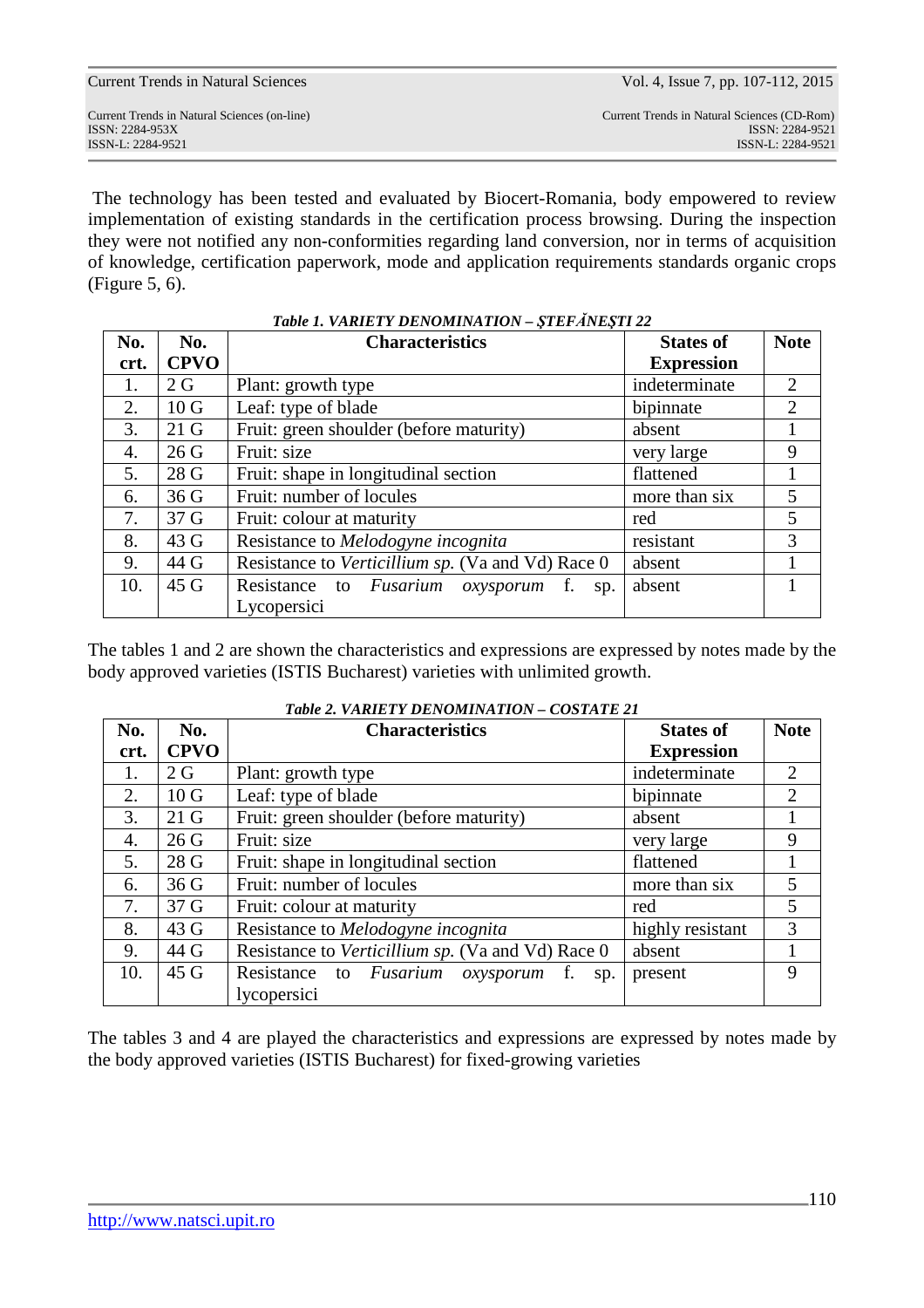Current Trends in Natural Sciences Vol. 4, Issue 7, pp. 107-112, 2015

Current Trends in Natural Sciences (on-line) Current Trends in Natural Sciences (CD-Rom) ISSN: 2284-953XISSN: 2284-9521 ISSN-L: 2284-9521 ISSN-L: 2284-9521

| No.  | No.         | <b>Characteristics</b><br><b>States of</b>          |                   |             |  |  |  |
|------|-------------|-----------------------------------------------------|-------------------|-------------|--|--|--|
| crt. | <b>CPVO</b> |                                                     | <b>Expression</b> |             |  |  |  |
| 1.   | 2           | Plant: growth type                                  | determinate       |             |  |  |  |
| 2.   | 10          | Leaf: division of blade<br>pinnate                  |                   |             |  |  |  |
| 3.   | 23          | very large<br>Fruit: size                           |                   |             |  |  |  |
| 4.   | 25          | Fruit: shape in longitudinal section<br>rectangular |                   |             |  |  |  |
| 5.   | 34          | Fruit: number of locules<br>three or four           |                   |             |  |  |  |
| 6.   | 35          | Fruit: green shoulder (before maturity)             | absent            |             |  |  |  |
| 7.   | 39          | Fruit: colour at maturity                           | red               | 5           |  |  |  |
| 8.   | 45          | Resistance to Melodogyne incognita                  | resistant         | 3           |  |  |  |
| 9.   | 46          | Resistance to Verticillium sp. (Va and Vd)          | present           | $\mathbf Q$ |  |  |  |
|      |             | Race 0                                              |                   |             |  |  |  |
| 10.  | 47          | Resistance to Fusarium oxysporum f. sp.             | present           | 9           |  |  |  |
|      |             | Lycopersici                                         |                   |             |  |  |  |

### *Tabel 3. VARIETY DENOMINATION – ARGEŞ 11*

### *Table 4. VARIETY DENOMINATION – ARGEŞ 20*

| No.  | No.         | <b>Characteristics</b>                              | <b>States of</b>  | <b>Note</b> |  |  |
|------|-------------|-----------------------------------------------------|-------------------|-------------|--|--|
| crt. | <b>CPVO</b> |                                                     | <b>Expression</b> |             |  |  |
| 1.   | 2           | Plant: growth type                                  | determinate       |             |  |  |
| 2.   | 10          | Leaf: division of blade<br>bipinnate                |                   |             |  |  |
| 3.   | 23          | Fruit: size                                         | very large        | 9           |  |  |
| 4.   | 25          | Fruit: shape in longitudinal section<br>rectangular |                   |             |  |  |
| 5.   | 34          | Fruit: number of locules<br>three or four           |                   |             |  |  |
| 6.   | 35          | Fruit: green shoulder (before maturity)             | absent            |             |  |  |
| 7.   | 39          | Fruit: colour at maturity                           | red               | 5           |  |  |
| 8.   | 45          | Resistance to Melodogyne incognita                  | resistant         | 3           |  |  |
| 9.   | 46          | Resistance to Verticillium sp. (Va and Vd)          |                   |             |  |  |
|      |             | Race 0                                              |                   |             |  |  |
| 10.  | 47          | Resistance to Fusarium oxysporum f. sp.             |                   |             |  |  |
|      |             | lycopersici                                         |                   |             |  |  |

| Tabelul 5. Measurements in new varieties of tomatoes |
|------------------------------------------------------|
|------------------------------------------------------|

| Variety              | Type of<br>growth | Nr. fruits<br>the<br>inflorescence | Average fruit<br>weight $(g)$ | The average<br>diameter fruit<br>median (mm) | The average<br>length of the<br>fruit<br>(mm) |
|----------------------|-------------------|------------------------------------|-------------------------------|----------------------------------------------|-----------------------------------------------|
| Arge <sub>5</sub> 11 | determined        | $8-10$                             | 176.6                         | 70.9                                         | 76.3                                          |
| Arge <sub></sub> 20  | determined        | $4 - 5$                            | 242.6                         | 70.5                                         | 75.9                                          |
| Stefanesti<br>22     | unlimited         | $5 - 6$                            | 218.3                         | 76.5                                         | 66.8                                          |
| Costate 21           | unlimited         | $5-6$                              | 294.3                         | 112.4                                        | 72.6                                          |